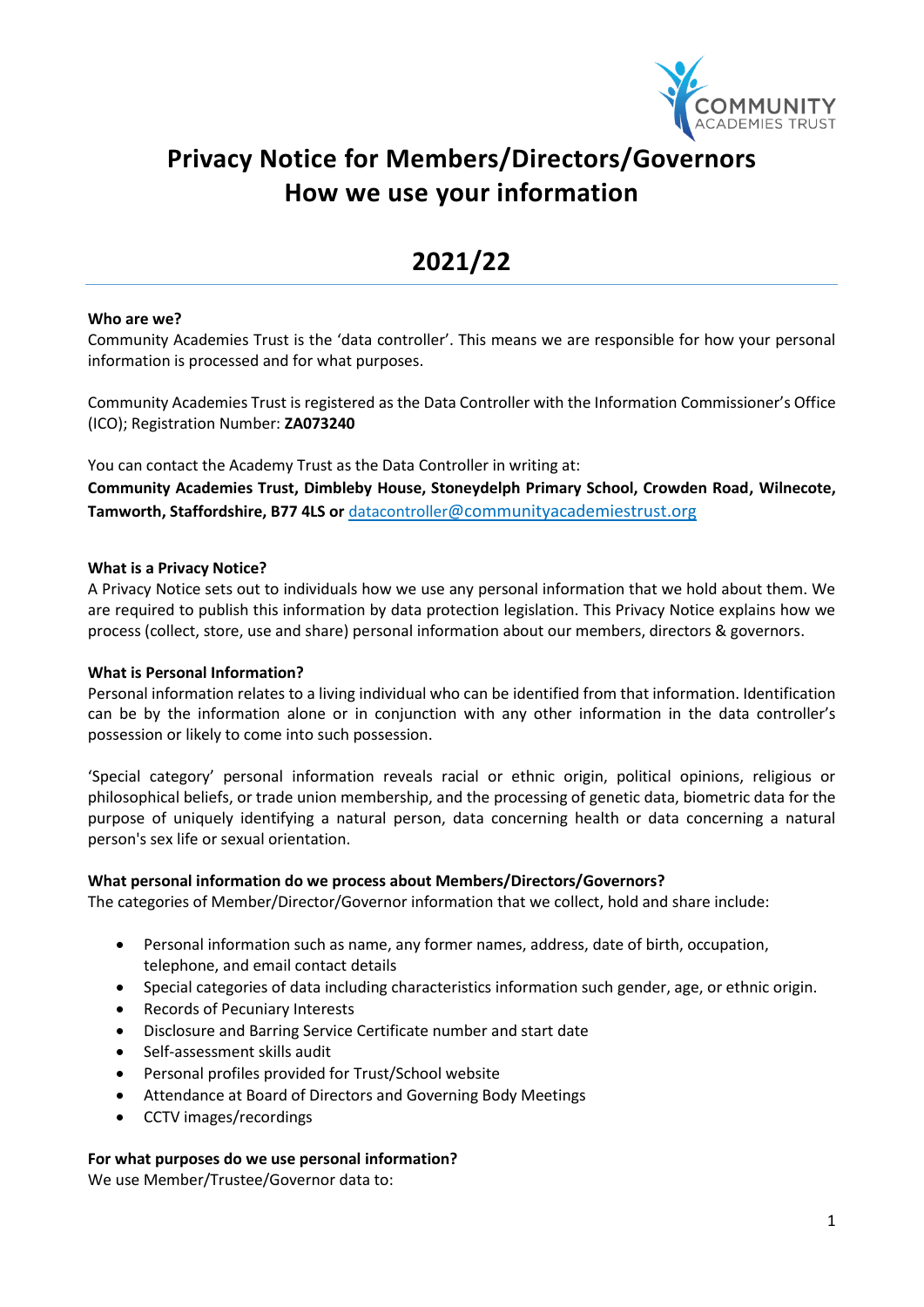

- Fulfil statutory obligations
- Communicate relevant information to individuals or groups or Boards or Local Governing Bodies for the purpose of them carrying out their roles and responsibilities as a Member/Director/Governor

## **Collecting Member/Director/Governor information**

Whilst the majority of Member/Director/Governor information you provide to us is mandatory, some of it is provided to us on a voluntary basis. In order to comply with the General Data Protection Regulation, we will inform you whether you are required to provide certain Member/Director/Governor information to us or if you have a choice in this.

## **What are the legal reasons for us to process your personal information?**

We are required to process personal information in accordance with data protection legislation and only do so when the law allows us to. Data Protection law sets out the lawful reasons we have to process your personal information, and these are as follows:

## **1) To comply with the law**

We collect and use general purpose Member/Director/Governor information in order to meet certain legal requirements and legal obligations placed upon the school by UK law. We therefore have the right to process your personal information for such purposes without the need to obtain your consent.

Details of the type of processing that we must undertake, the personal data that is processed, the legislation which requires us to do so and who we may share this information with is set out in Table 1.

#### **2) To protect someone's vital interests**

We are able to process personal information when there is an emergency and/or where a person's life is in danger.

Details of the type of processing that we may undertake on this basis and who we may share that information is set out in Table 2.

#### **3) With the consent of the individual to whom that information 'belongs'**

Whilst much of the personal information is processed in accordance with a legal requirement, there is some personal information that we can only process when we have your consent to do so. In these circumstances, we will provide you with specific and explicit information regarding the reasons the data is being collected and how the data will be used.

Details of the type of processing that we may undertake on this basis and who we may share that information is set out in Table 3.

#### **Special category personal information**

In order to process 'special category' data, we must be able to demonstrate how the law allows us to do so. In additional to the lawful reasons above, we must also be satisfied that ONE of the following additional lawful reasons applies:

- 1) Explicit consent of the data subject
- 2) Necessary for carrying out obligations and exercising specific rights in relation to employment and social security and social protection law
- 3) Processing relates to personal data which is manifestly made public by the data subject
- 4) Necessary for establishing, exercising, or defending legal claims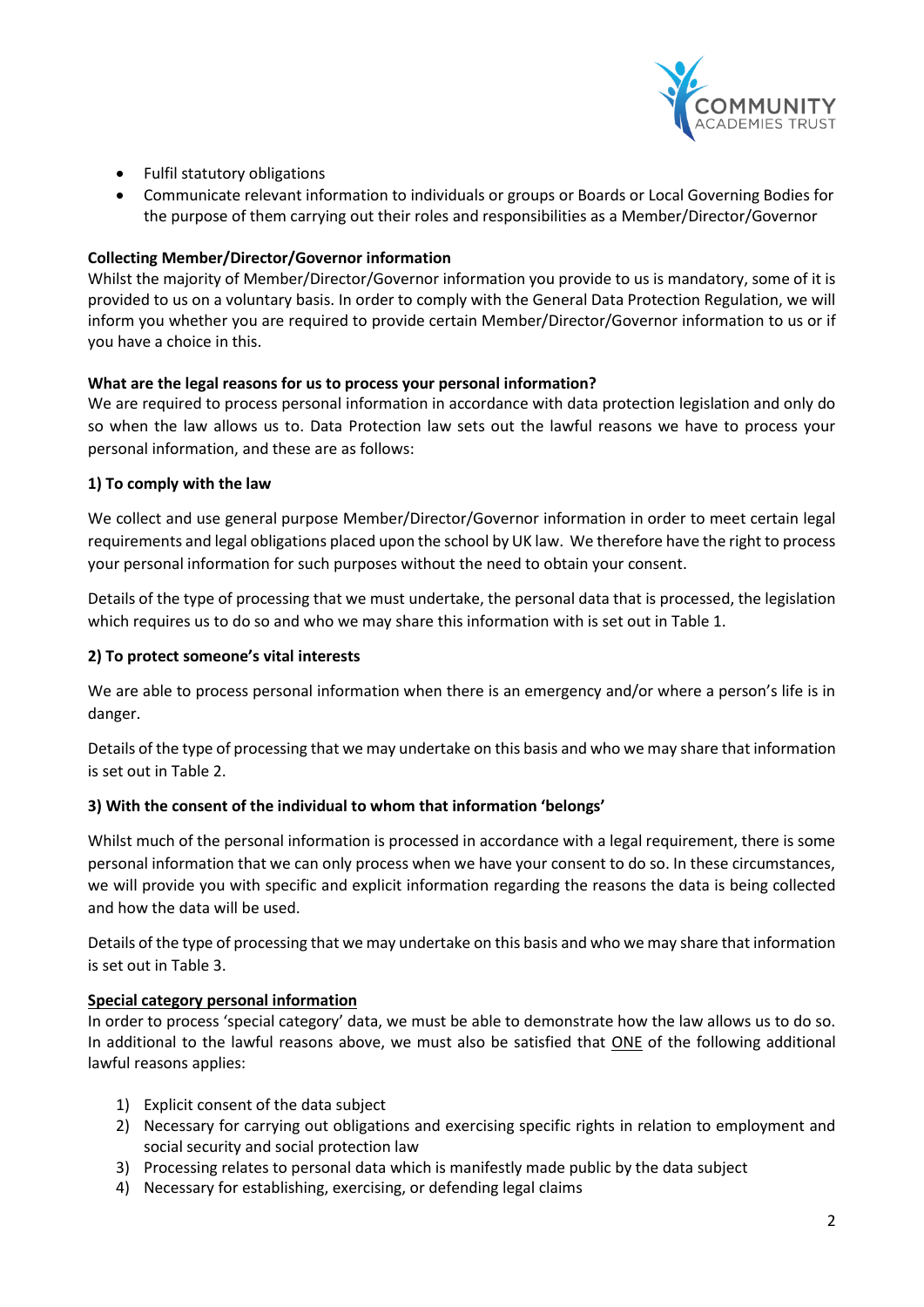

- 5) Necessary for reasons of substantial public interest
- 6) Necessary for preventive or occupational medicine, or for reasons of public interest in the area of public health
- 7) Necessary for archiving, historical research, or statistical purposes in the public interest

The lawful reasons for each type of sensitive category personal information that we process is set out in the tables attached.

#### **4) For legitimate interests**

We are able to process your information as it is necessary for your legitimate interests.

Details of the type of processing that we may undertake on this basis and who we may share that information is set out in Table 4.

#### **Who might we share your information with?**

We routinely share Member/Director/Governor information with:

- Local Authorities
- The Department for Education (DfE)
- Companies House (Member/Directors only)
- Academy Trust Members and Directors (Members/Directors/Local Governing Body Members)
- Local Governing Bodies (Local Governing Body Members)
- The public through publications on the Community Academies Trust website

We do not share information about our Members/Directors/Governors unless the law and our policies allow us to do so.

Please refer to the tables for information about what personal information is shared with which specific third parties.

#### **What do we do with your information?**

All personal information is held in a manner which is compliant with Data Protection legislation. Personal information is only processed for the purpose it was collected. The Academy Trust monitors the personal information it processes and will only share personal information with a third party if it has a legal basis to do so (as set out above).

#### **How long do we keep your information for?**

In retaining personal information, the Academy Trust complies with the Retention Schedules provided by the Information Record Management Society. The schedules set out the Statutory Provisions under which the Academy Trust are required to retain the information

A copy of those schedules can be located using the following link: <http://irms.org.uk/page/SchoolsToolkit>

#### **Transferring data internationally**

Where we transfer personal data to a country outside of the UK, we will do so with the appropriate safeguards in place in accordance with data protection law.

#### **What are your rights with respect of your personal information?**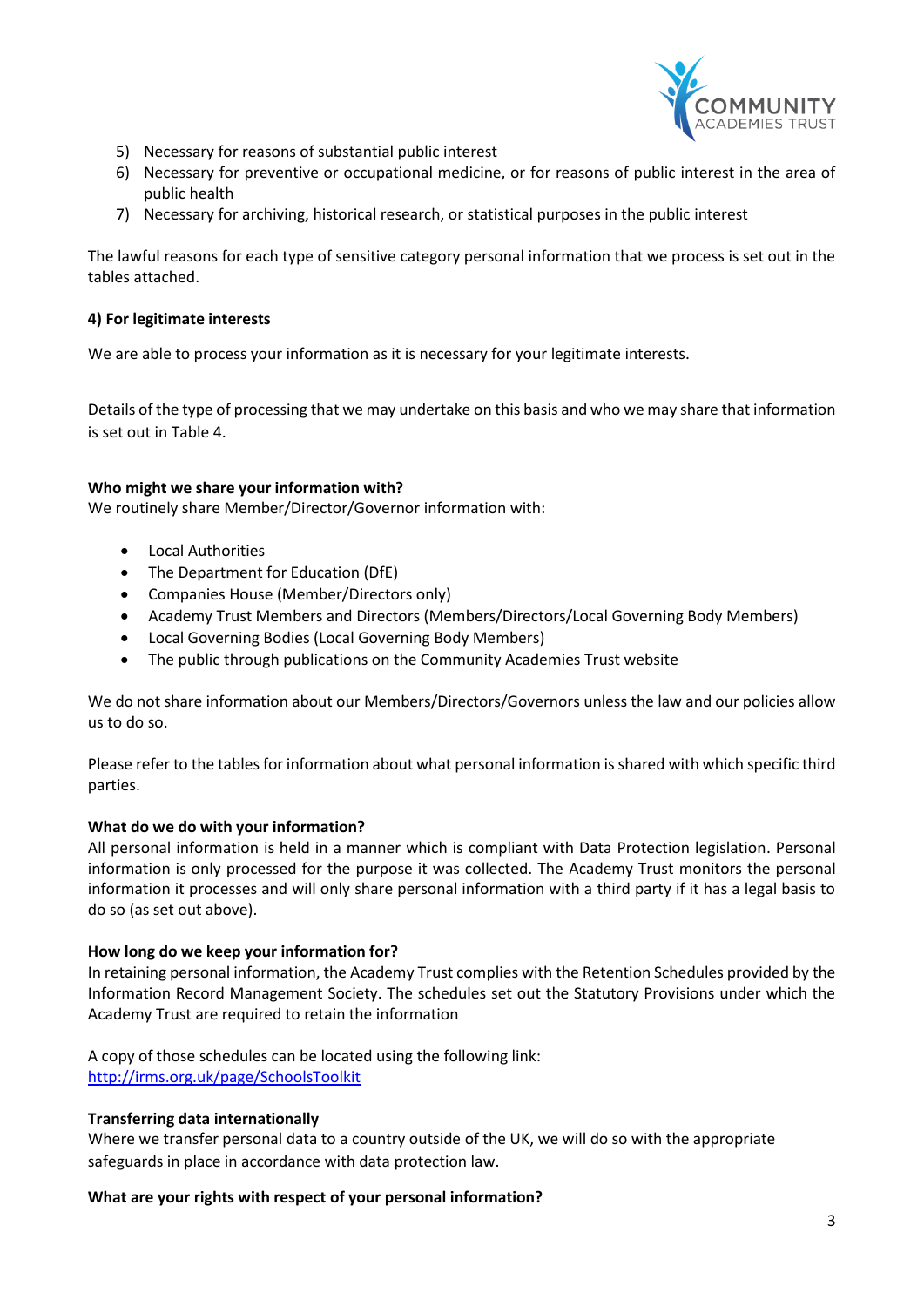

Under data protection law, Members/Directors/Governors have the right to request access to information about them that we hold. To make a request for your personal information contact the School Data Protection Officer at Warwickshire Legal Services via email at [schooldpo@warwickshire.gov.uk](mailto:schooldpo@warwickshire.gov.uk) or alternatively;

School Data Protection Officer Warwickshire Legal Services Warwickshire County Council Shire Hall **Market Square** Warwick CV34 4RL

#### **\*\* Please ensure that you specify you are requesting personal information that Community Academies Trust holds and which school or schools within the trust this relates to.**

You also have the right to:

- object to processing of personal data that is likely to cause, or is causing, damage or distress
- prevent processing for the purpose of direct marketing
- object to decisions being taken by automated means
- in certain circumstances, have inaccurate personal data rectified, blocked, erased, or destroyed; and
- claim compensation for damages caused by a breach of the Data Protection regulations

If you have a concern about the way we are collecting or using your personal data, you should raise your concern with us in the first instance or directly to the Information Commissioner's Office at <https://ico.org.uk/concerns/>

#### **Review**

The content of this Privacy Notice will be reviewed in **October 2022**.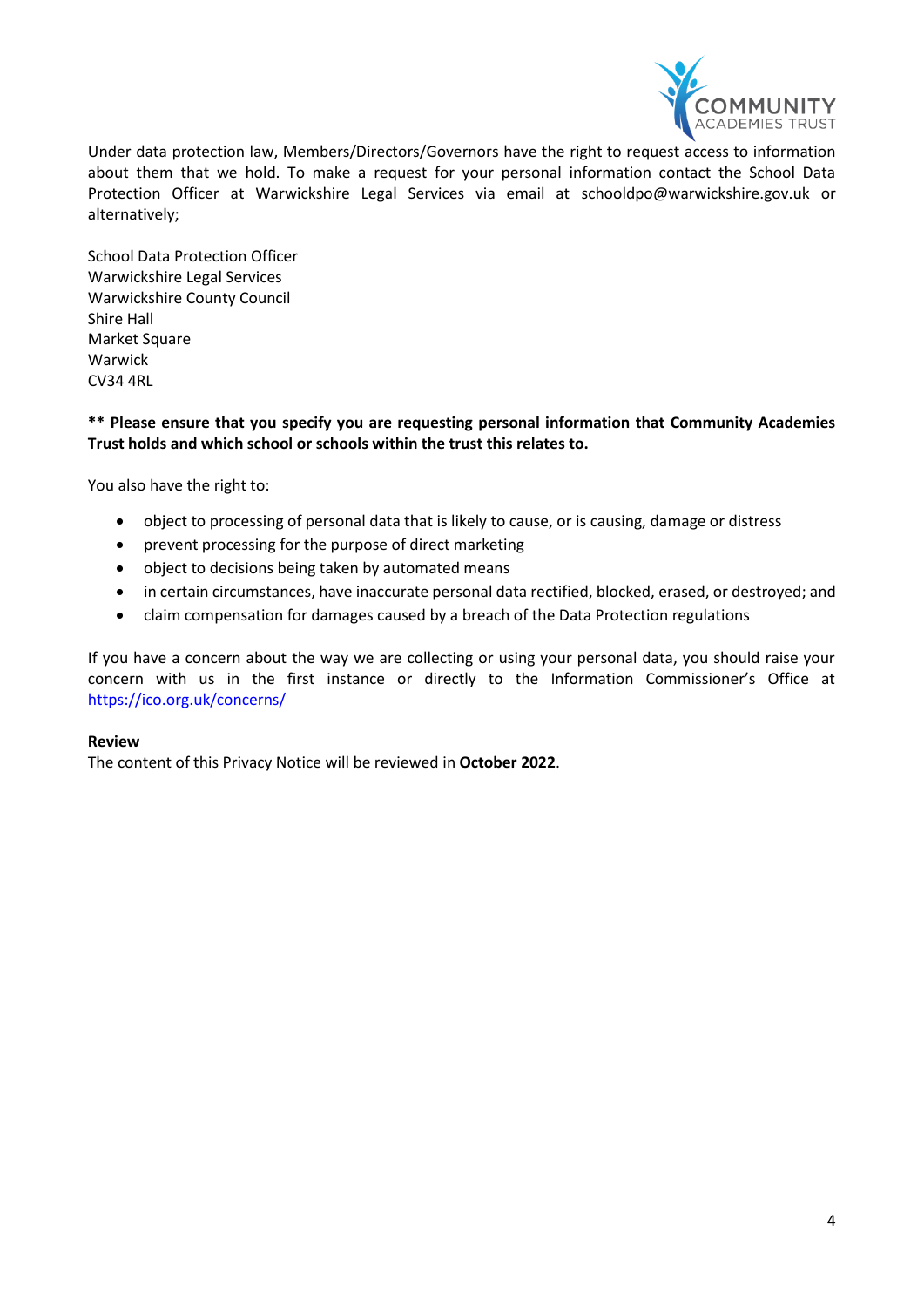

**Table 1** – Personal information we are required to process to comply with the law:

| <b>Information</b><br><b>Type</b>                                                                                                                                                                                                             | Relevant<br>legislation                                             | <b>Special</b><br>Category-<br>additional<br>lawful<br>reason | <b>Third Parties</b><br>with whom we<br>share the<br>information | Lawful reason<br>for sharing |
|-----------------------------------------------------------------------------------------------------------------------------------------------------------------------------------------------------------------------------------------------|---------------------------------------------------------------------|---------------------------------------------------------------|------------------------------------------------------------------|------------------------------|
| Name<br>$\bullet$<br>Address<br>Date of Birth                                                                                                                                                                                                 | Academies Act<br>2010                                               |                                                               | DfE (including<br>GIAS website)                                  | Legal<br>Obligation          |
| Name of director<br>$\bullet$<br>Address<br>Date of Birth<br>Nationality<br>Occupation<br>Date of<br>appointment/resign<br>ation as director                                                                                                  | <b>Companies Act</b><br>2006                                        |                                                               | <b>Companies House</b><br>(Directors only)                       | Legal<br>Obligation          |
| Name<br>$\bullet$<br>Pecuniary interests<br>Attendance at<br>meetings<br>Appointment date<br>Resignation date<br>Method of<br>appointment                                                                                                     | Academies<br><b>Financial Handbook</b>                              |                                                               | Public record on<br>website                                      | Legal<br>Obligation          |
| Name of<br>$\bullet$<br>members/directors<br>Attendance at<br>meetings<br>Appointment date<br>Resignation date<br>Related party<br>transactions<br>Remuneration and<br>pension<br>contributions of<br>trust-employed<br>directors<br>Expenses | <b>Companies Act</b><br>2006/Academies<br><b>Accounts Direction</b> |                                                               | <b>External auditor</b>                                          | Legal<br>Obligation          |
| Name of<br>$\bullet$<br>members/directors<br>Attendance at<br>meetings<br>Appointment date                                                                                                                                                    | <b>Companies Act</b><br>2006/Academies<br><b>Accounts Direction</b> |                                                               | Public record in<br>statutory<br>accounts                        | Legal<br>Obligation          |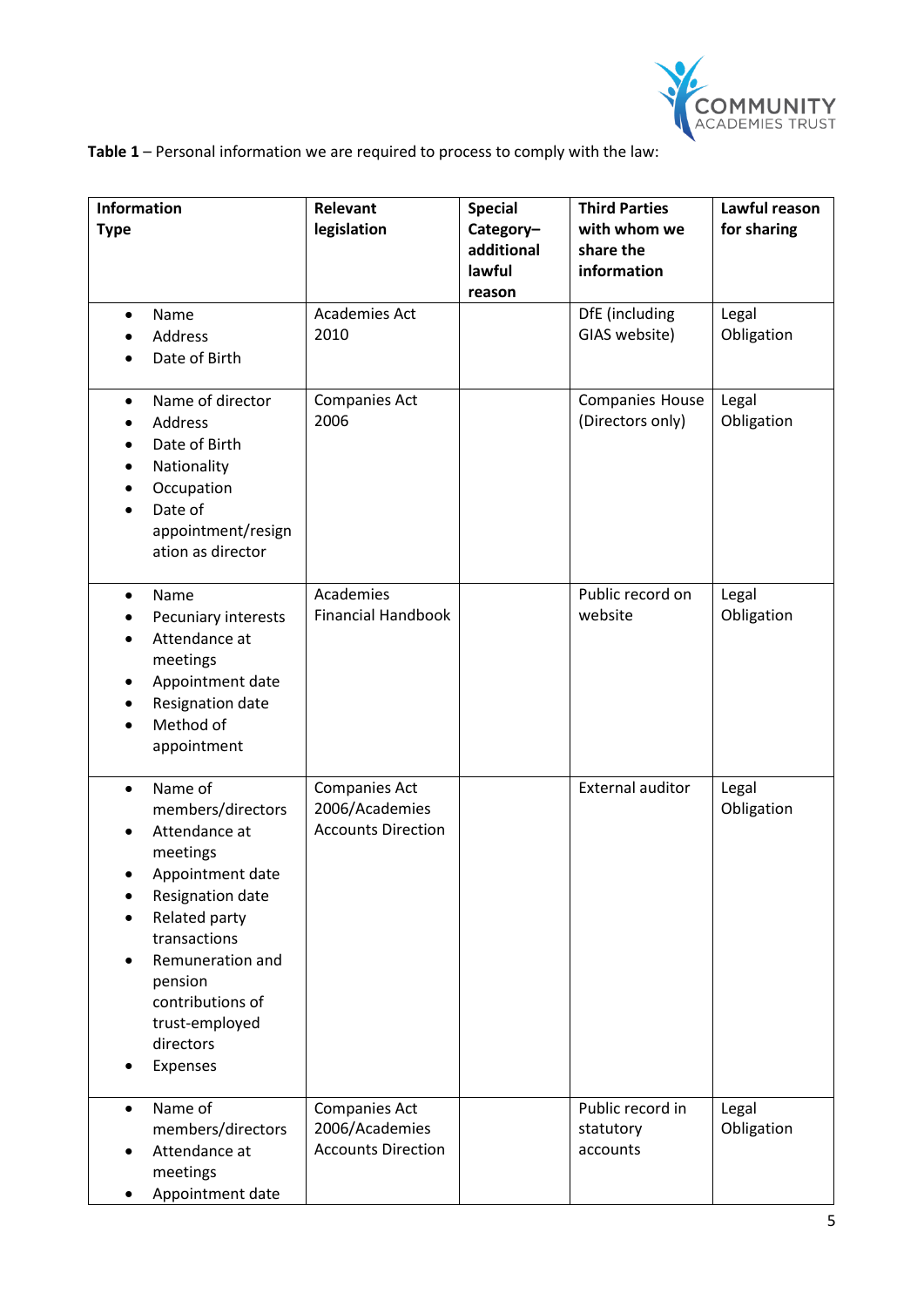

| Resignation date<br>$\bullet$<br>Related party<br>٠<br>transactions<br>Remuneration and<br>$\bullet$<br>pension<br>contributions of<br>trust-employed<br>directors              |                                                |           |                                                 |                     |
|---------------------------------------------------------------------------------------------------------------------------------------------------------------------------------|------------------------------------------------|-----------|-------------------------------------------------|---------------------|
| DBS check<br>$\bullet$<br>Suitability check<br>٠<br>Section 128 check<br>$\bullet$<br>Disqualification by<br>$\bullet$<br>association<br><b>Prohibition checks</b><br>$\bullet$ | KCSIE/Academy<br><b>Trust Handbook</b><br>2021 | $\bullet$ | <b>WCC DBS</b><br>checking<br>service<br>Ofsted | Legal<br>Obligation |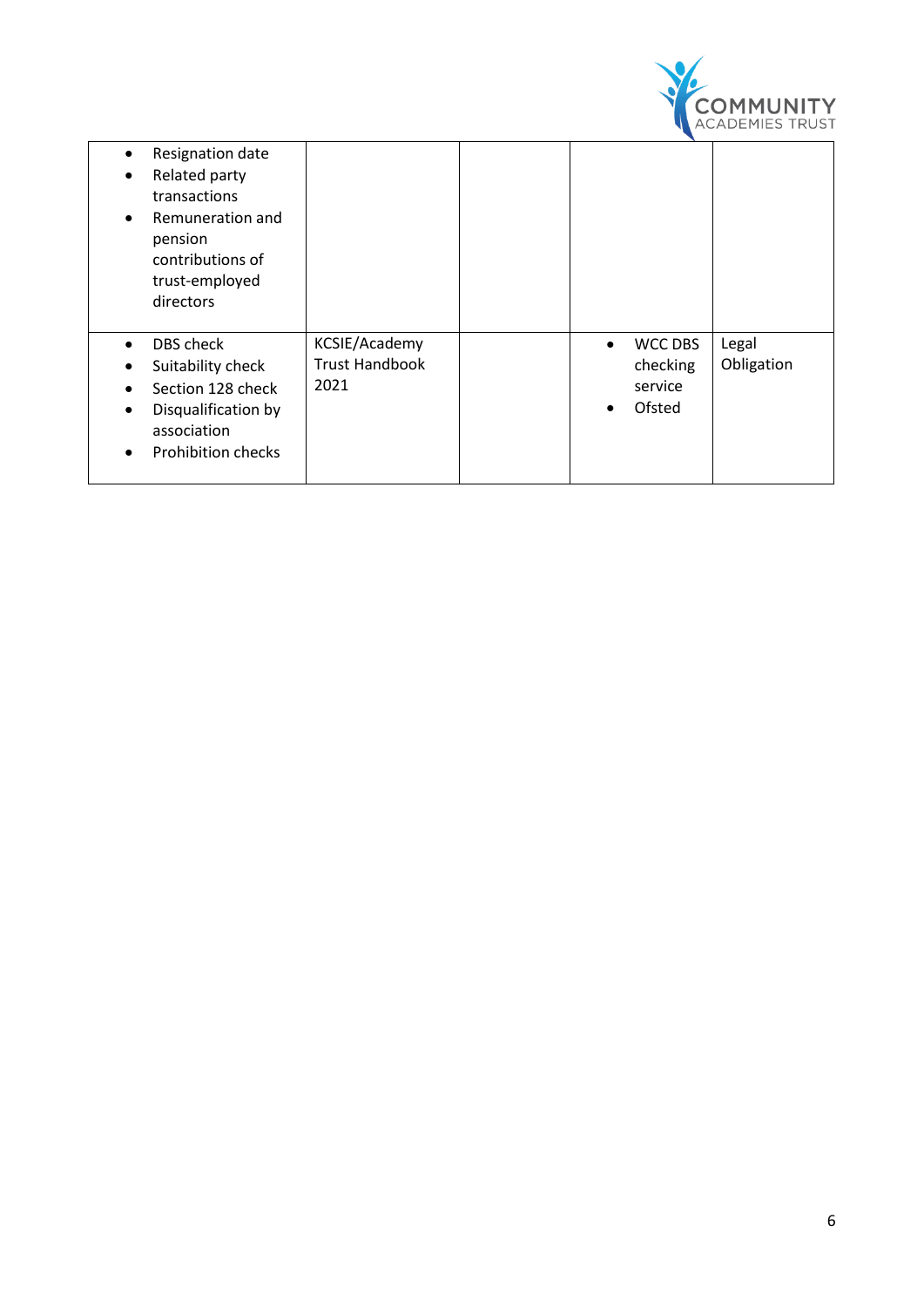

**Table 2** – Personal information we are required to process as it is necessary to protect someone's vital interests

| <b>Information</b>                                                            | <b>Special Category -</b>                                                                                                                                                                                                              | <b>Third Parties with</b>                                                                                           | Lawful reason for      |
|-------------------------------------------------------------------------------|----------------------------------------------------------------------------------------------------------------------------------------------------------------------------------------------------------------------------------------|---------------------------------------------------------------------------------------------------------------------|------------------------|
| <b>Type</b>                                                                   | additional lawful                                                                                                                                                                                                                      | whom we share the                                                                                                   | sharing                |
|                                                                               | reason                                                                                                                                                                                                                                 | information                                                                                                         |                        |
| <b>Medical Information</b>                                                    | Necessary to protect<br>vital interests of the<br>data subject or<br>another person where<br>the data subject is<br>physically or legally<br>incapable of giving<br>consent OR Necessary<br>for preventative/<br>occupational medicine | Medical staff <i>i.e.</i><br>paramedics/ambulance<br>Responsible/First aid<br>trained staff on<br>residential trips | <b>Vital Interests</b> |
| <b>Medical Conditions &amp;</b><br><b>Emergency Contact</b><br><b>Details</b> | Necessary for<br>preventative/<br>occupational medicine                                                                                                                                                                                | Medical staff i.e.<br>paramedics/ambulance<br>Responsible/First aid<br>trained staff on<br>residential trips        | <b>Vital Interests</b> |
| Religious belief                                                              | Necessary to protect<br>vital interests of the<br>data subject or<br>another person where<br>the data subject is<br>physically or legally<br>incapable of giving<br>consent                                                            | Medical staff <i>i.e.</i><br>paramedics/ambulance                                                                   | <b>Vital Interests</b> |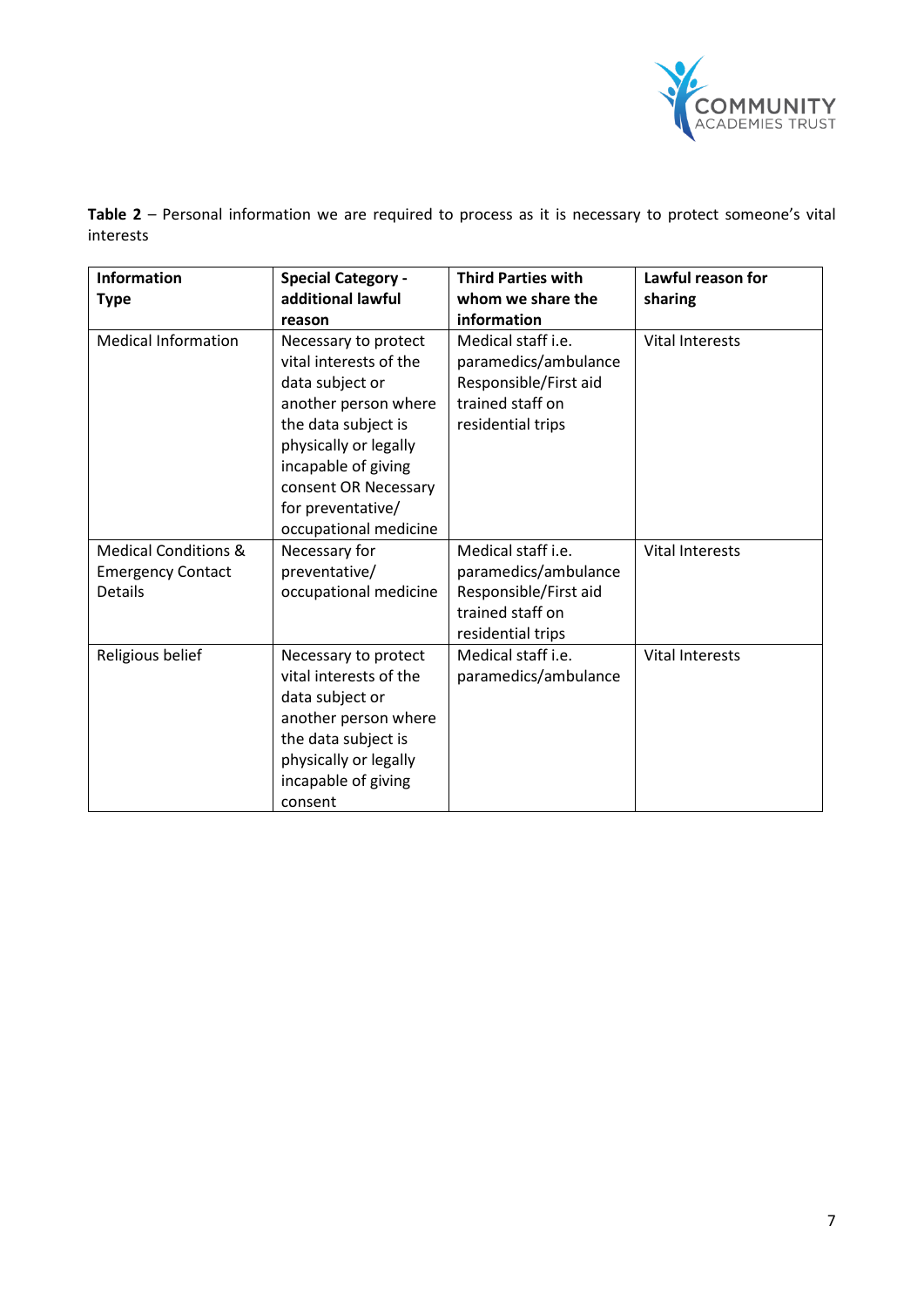

**Table 3 -** Personal information we are required to process with the consent of the individual to whom that information 'belongs'

| <b>Information Type</b> | <b>Special Category -</b><br>additional lawful reason | <b>Third Parties with whom</b><br>we share the information | Lawful reason for sharing |
|-------------------------|-------------------------------------------------------|------------------------------------------------------------|---------------------------|
| <b>Personal Profile</b> |                                                       | Public record on website                                   | Consent                   |
| Photograph              |                                                       |                                                            |                           |
| <b>Skills Audit</b>     |                                                       | Not shared externally                                      | Consent                   |
|                         |                                                       |                                                            |                           |
| <b>Name</b>             |                                                       | IT service provider                                        | Consent                   |